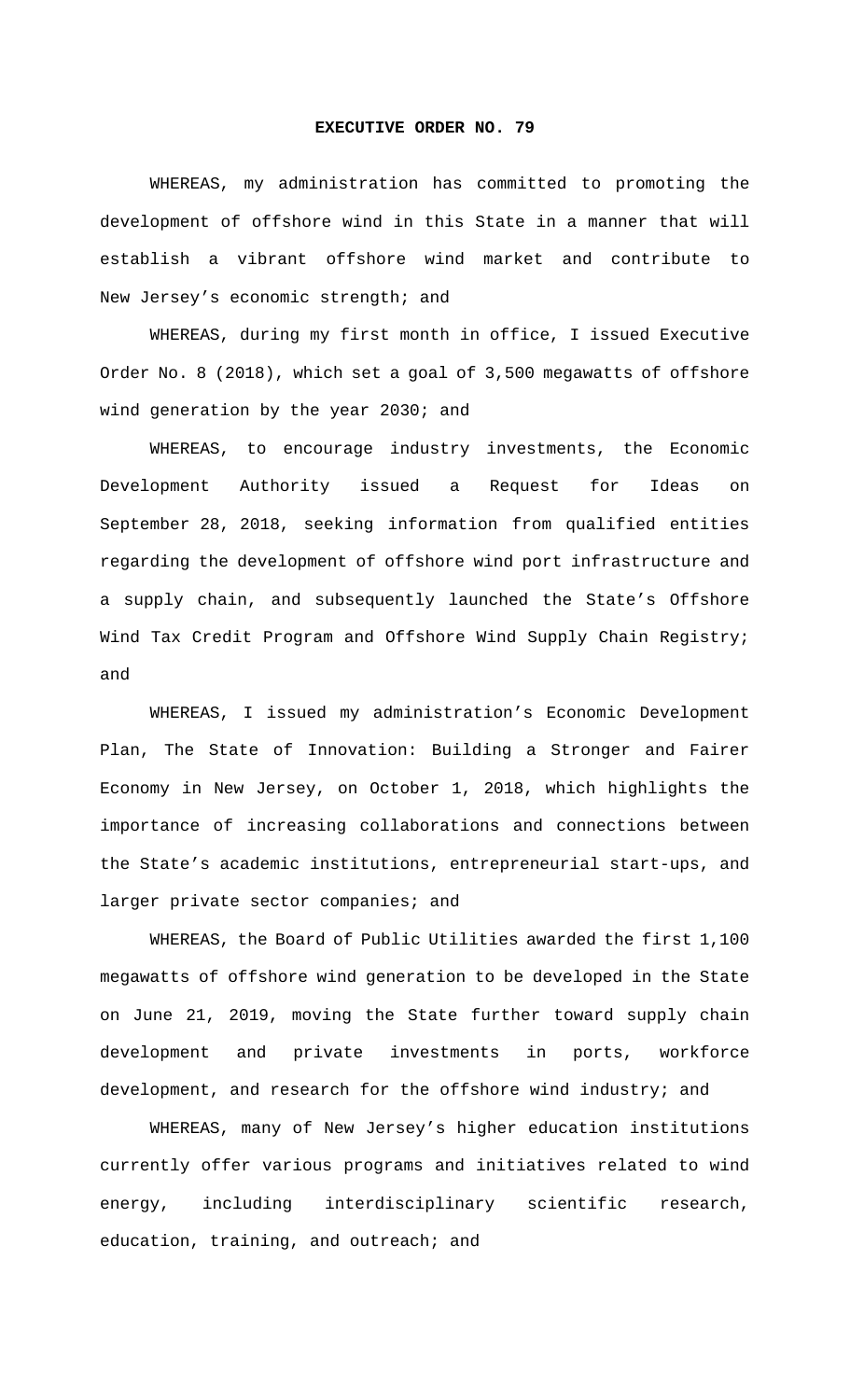WHEREAS, the creation of a centralized entity to provide collaboration, coordination, and support across the public and private sectors will further New Jersey's leadership position in offshore wind development;

NOW, THEREFORE, I, PHILIP D. MURPHY, Governor of the State of New Jersey, by virtue of the authority vested in me by the Constitution and by the Statutes of this State, do hereby ORDER and DIRECT:

1. There is hereby established the Council for the Wind Innovation and New Development Institute ("WIND Council"). The WIND Council shall develop a plan for the creation of the Wind Innovation and New Development Institute ("WIND Institute"), which will serve as a clearinghouse for education, research, innovation, and workforce training related to the development of offshore wind in this State and the Northeast region.

2. The WIND Council shall consist of the Chief Policy Adviser to the Governor, the Chief Counsel to the Governor, the Secretary of Higher Education, the Chief Executive Officer of the Economic Development Authority, the President of the Board of Public Utilities, the Commissioner of Education, the Commissioner of Environmental Protection, and the Commissioner of Labor and Workforce Development, or their respective designees.

3. All members and designees shall serve at the pleasure of the appointing department or agency and without compensation. The Governor may, as determined to be appropriate, appoint additional members to the WIND Council, who shall serve at the pleasure of the Governor.

4. The Council shall be led by a Chairperson(s), who shall be selected by and serve at the pleasure of the Governor.

2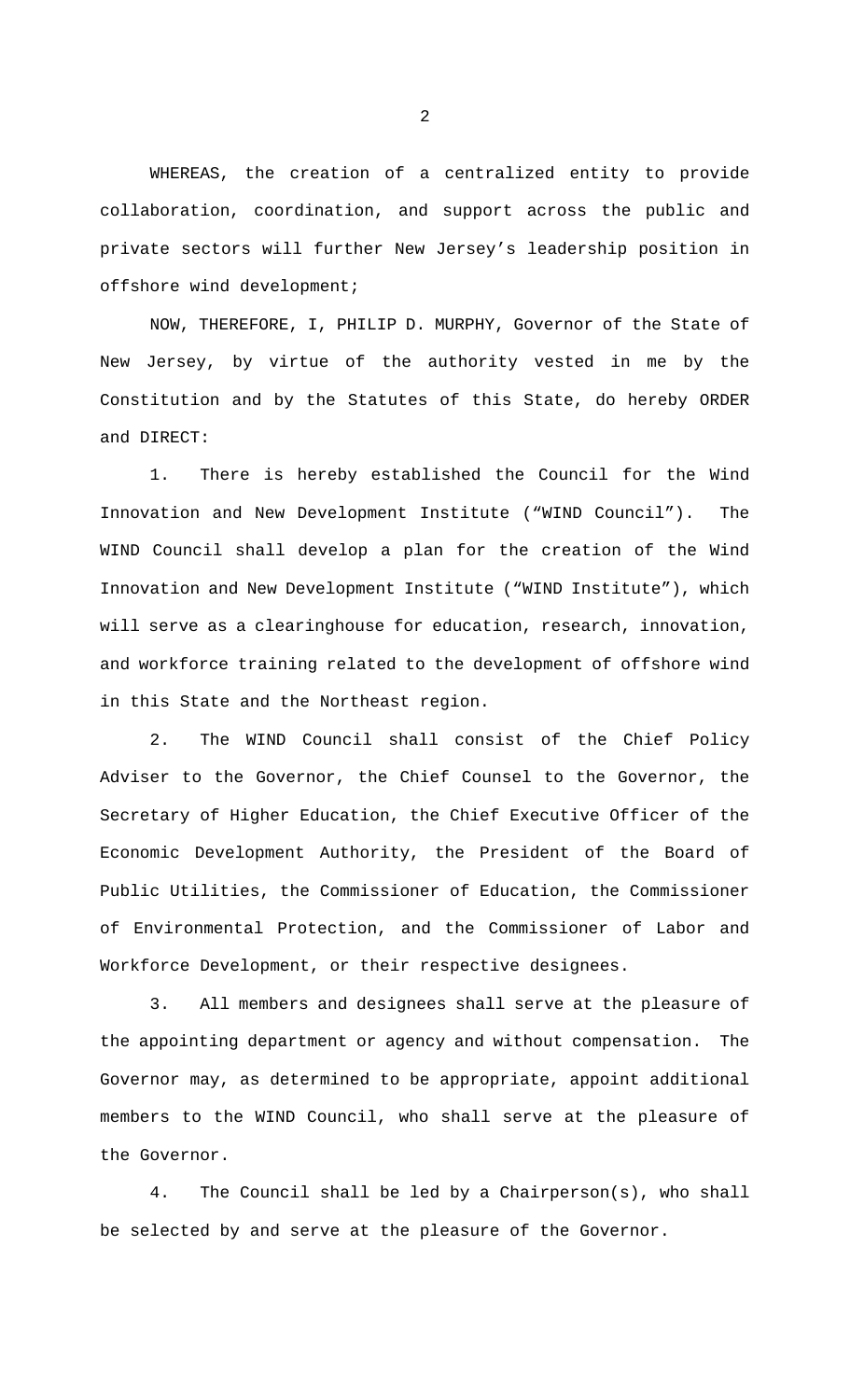5. The objectives of the WIND Council shall include, but not be limited to, the following:

a. Recommending a governance structure for the WIND Institute;

b. Identifying available funding mechanisms;

c. Identifying potential physical locations, including a headquarters and possible satellite locations;

d. Conducting a gap analysis of current resources in New Jersey and the region, and the necessary education, workforce training, and workforce development needs to offer a skilled workforce for employers in offshore wind generation;

e. Recommending models and programs for the WIND Institute to partner with the offshore wind industry on critical research and development challenges, with the goal of establishing New Jersey as a long-term hub for offshore wind industry innovation; and

f. Developing and recommending the primary functions of the WIND Institute, including how to define its coordination role, as well as various programs and certifications to be offered by the WIND Institute.

6. To achieve its objectives, the WIND Council shall:

a. Research potential opportunities for college and university systems, corporate partners, utility providers, labor unions, and government agencies to attract, expand, and retain offshore wind employment opportunities;

b. Consider strategies to cultivate regional expertise on the offshore wind industry in New Jersey; and

c. Examine other jurisdictions that have developed a robust offshore wind industry, including but not limited to, various European countries, such as Denmark, the United Kingdom, and Germany.

3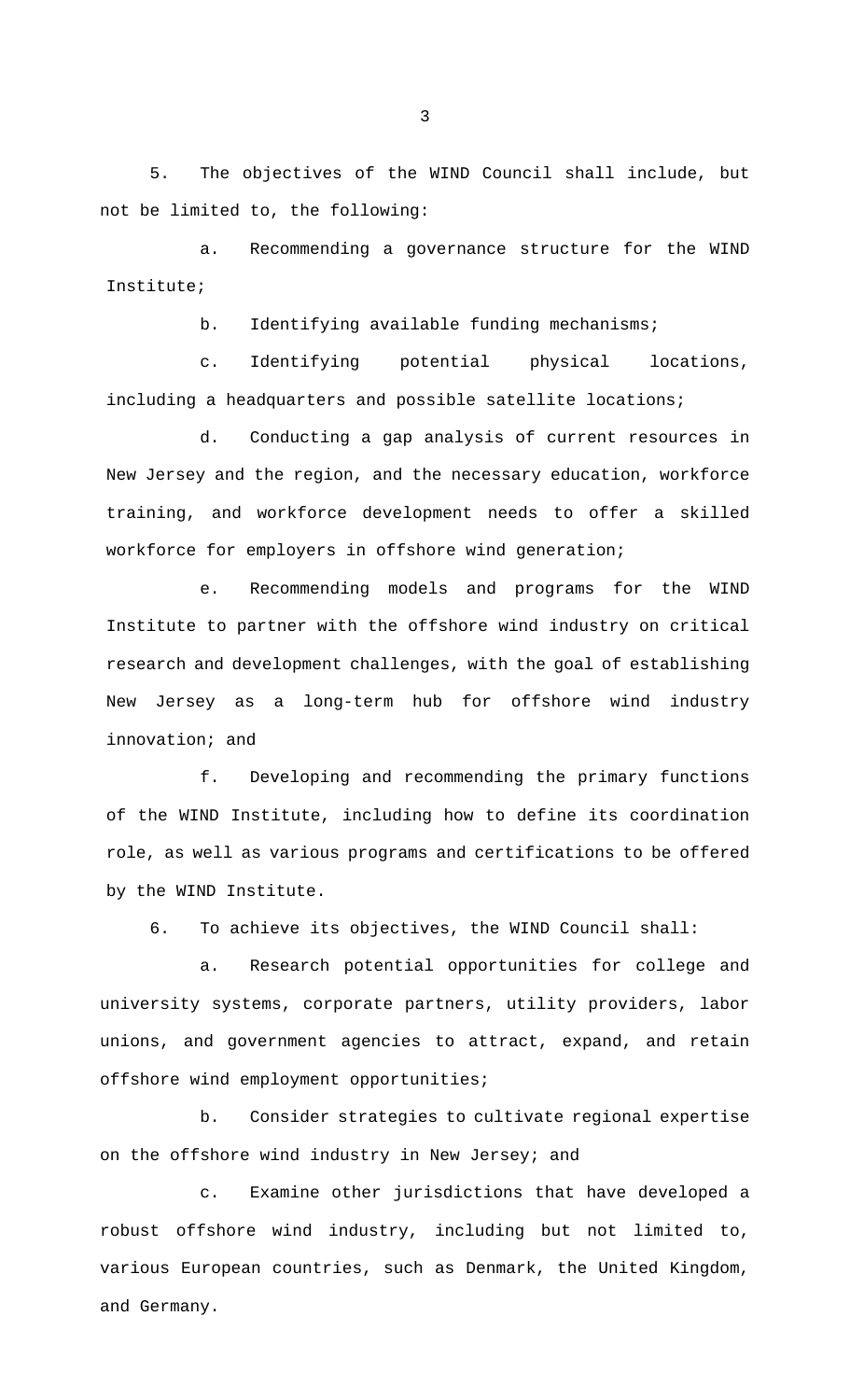7. The WIND Council shall engage and seek input from those associated with offshore wind developers, offshore wind supply chain corporations, colleges and universities, labor unions, and other interested parties. The WIND Council shall also consult with the commercial and recreational fishery industries, as well as conservation organizations, to understand what role the WIND Institute can play in supporting multiple uses of marine resources throughout the State in a responsible and prudent manner.

8. The WIND Council shall organize and meet as soon as practicable to begin performing the charges set forth in this Order and as requested by the Governor and Chairperson(s).

9. The WIND Council shall be authorized to call upon any department, office, division, agency or other instrumentality of this State to supply it with information or other assistance as the WIND Council determines to be necessary to discharge its duties under this Order. Each Executive Branch department, office, division, agency or other instrumentality of this State is hereby required, to the extent not inconsistent with law and consistent with budgetary constraints, to cooperate fully with the WIND Council within the limits of its statutory authority and to furnish it with such assistance on as timely a basis as is necessary to accomplish the purposes of this Order.

10. The WIND Council, which shall be purely advisory in nature, shall issue a final report to the Governor with its recommendations no later than four months after the effective date of this Order. The WIND Council shall expire upon the issuance of this report.

11. Nothing in this Order shall be construed to supersede any federal, State, or local law.

4